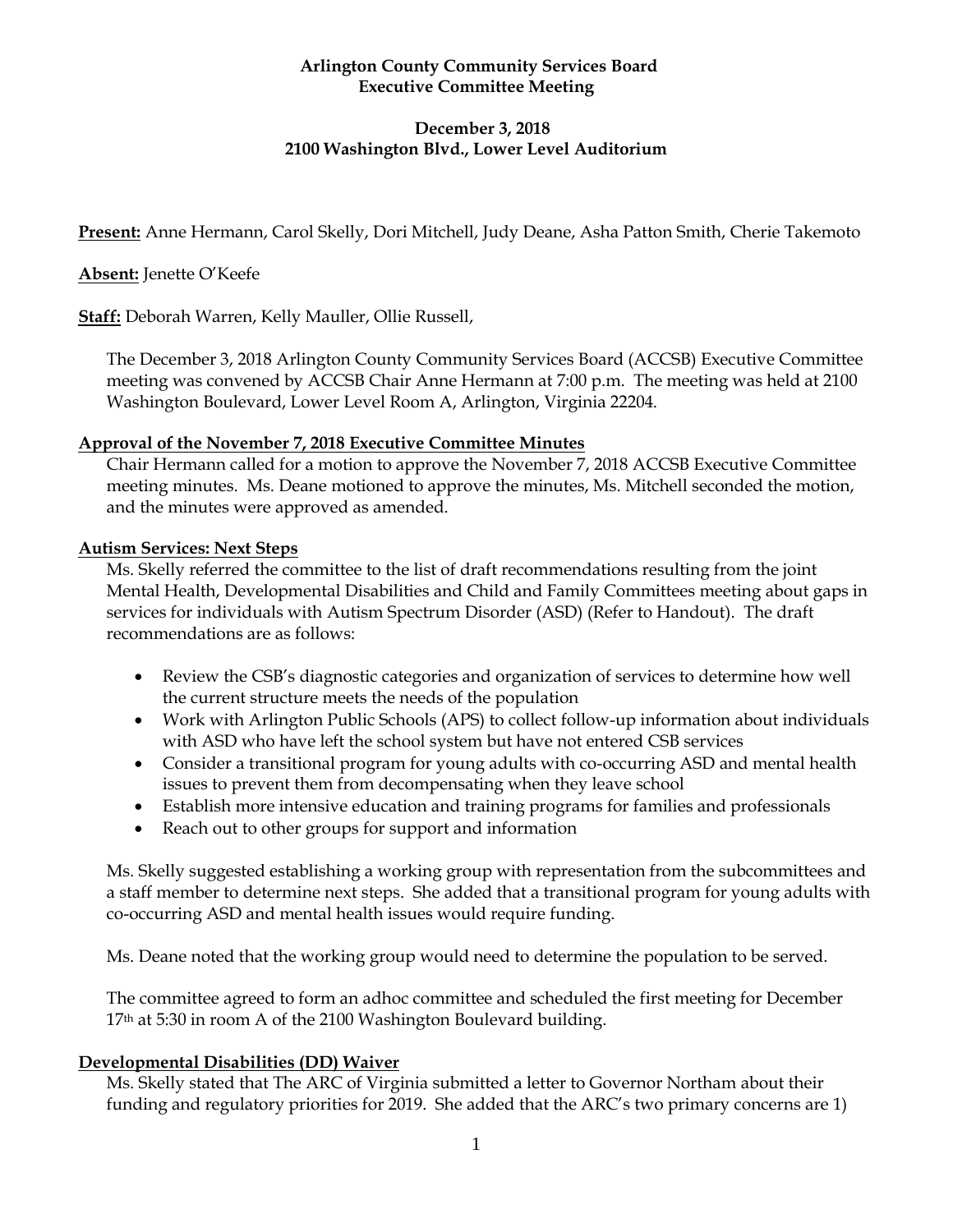ending the waiting list for individuals deemed Priority One on the waiting list for the Medicaid DD Waivers and 2) addressing reimbursement rates under the Waiver to ensure that providers and families can hire and retain quality staff.

Ms. Skelly stated that the Region II DD Directors have indicated that they would like to have legislation affecting individuals with DD coming out of foster care that would allow for immediate eligibility for "institutional slot allocation". She added that the Region II DD Directors are also concerned about behavioral supports that are under the waiver category of "therapeutic consultation."

Ms. Warren stated that she is impressed by Dr. Jennifer Lee, Director, Department of Medical Assistance Services (DMAS), for her efforts on Medicaid expansion. She added that Dr. Lee has been instrumental in assisting CSBs with enrolling clients in Medicaid services.

### **Group Home Request for Proposal (RFP)**

Ms. Mitchell reported that the Mental Health Group Home Committee recently hosted a We Care Dinner at the Fillmore Street Group Home managed by Community Residences, Inc. (CRI). She stated that CRI CEO Arthur Ginsberg was in attendance and expressed a concern about a lack of funding to address improving services and physical improvements to the home.

Ms. Mitchell added that, per Mr. Ginsberg, CRI is currently on a month-to-month contract with Arlington County and she asked about the RFP that will be sent out to contractors for the group home. Ms. Warren responded that she will follow up about the RFP process with DHS Purchasing.

### **Executive Director's Report**

- $\checkmark$  Ms. Warren provided an update about the County Budget. She reported that an increase in taxes is possible.
- $\checkmark$  Ms. Warren provided an update about the Virginia Hospital Center (VHC) expansion. She stated that the County Board approved accepting a grant from VHC to pilot "Diversion First." She added that VHC will fund a \$100,000 per year pilot for 1 mobile licensed clinician for 5 years. The clinician's responsibilities will include meeting with youth, up to the age of 22, presenting at the Emergency Department or crisis intervention center and providing intensive care coordination in an effort to divert the individual from being hospitalized. Ms. Warren added that staff, CSB members and VHC will engage in quarterly progress report meetings.
- $\checkmark$  Ms. Warren reported that 16 individuals, including herself, across all 40 CSBs have been chosen by DBHDS Commission Melton to determine how to develop and implement Step VA.

STEP VA includes nine services to be available in all regions of the Commonwealth. These services may be provided directly by the Community Services Boards, through regional collaborations, or by designated collaborating organizations (contractual/referral arrangements). All services are grounded in person/family centered, recovery oriented, and trauma informed approaches.

Ms. Warren reported that the Farley Center is reviewing a transformation of the Medicaid funded Behavioral Health System. She stated that she will provide an update once she has more information.